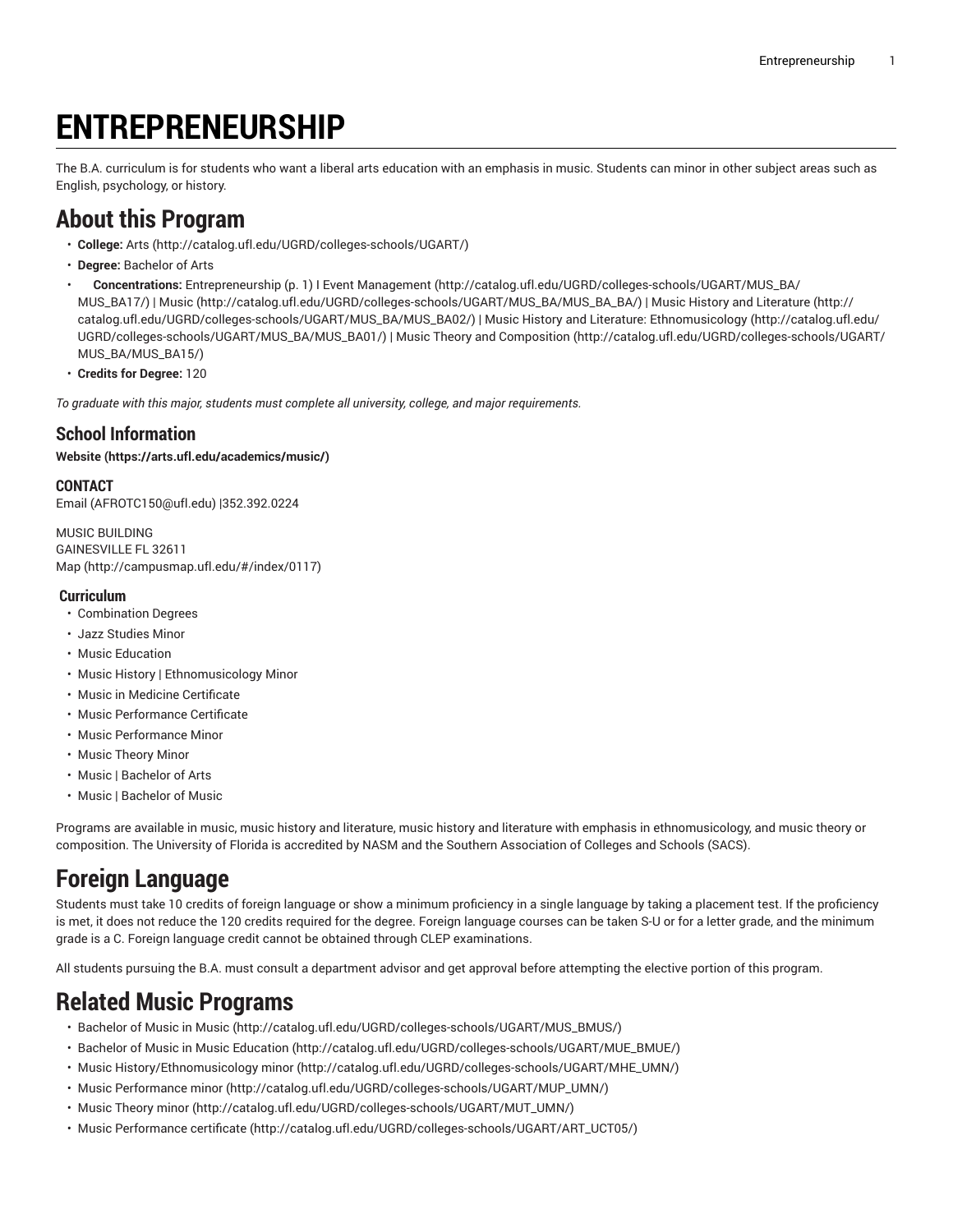#### **Critical Tracking**

Critical Tracking records each student's progress in courses that are required for entry to each major. Please note the critical-tracking requirements below on a per-semester basis.

Equivalent critical-tracking courses as determined by the State of Florida Common Course [Prerequisites](http://www.flvc.org/cpp/displayRecord.jsp?cip=500901&track=01) ([http://www.flvc.org/cpp/displayRecord.jsp?](http://www.flvc.org/cpp/displayRecord.jsp?cip=500901&track=01) [cip=500901&track=01\)](http://www.flvc.org/cpp/displayRecord.jsp?cip=500901&track=01) may be used for transfer students.

### **Semester 1**

- Complete MUN 1000 with a minimum grade of C (keyboard emphasis must take MVK 3702 instead)
- Complete MUS 1010 with a grade of S
- Complete MUT 1111 and MUT 1241L with a minimum grade of C
- Complete MVK 1111 with a minimum grade of C (keyboard emphasis students exempt)
- Complete 2 credits of (MV\_ 141\_) Performance Principal coursework with minimum grade of C
- Voice emphasis only must take MUS 2211 and MUS 2241
- 2.0 UF GPA required

### **Semester 2**

- Complete MUN 1000 with a minimum grade of C (keyboard emphasis must take MVK 3702 instead)
- Complete MUS 1010 with a grade of S
- Complete MUS 1360 and MUT 1112 and MUT 1242L with minimum grades of C
- Complete MVK 1112 with a minimum grade of C (keyboard emphasis students exempt)
- Complete 2 additional credits of (MV\_ 141\_) Performance Principal with minimum grade of C
- Voice emphasis only must take MUS 2221 and MUS 2231
- 2.0 UF GPA required

### **Semester 3**

- Complete MUN 1000 and MUT 2116 and MUT 2246L with minimum grades of C
- Complete MUS 1010 with a grade of S
- Complete MVK 2221 with a minimum grade of C (keyboard emphasis students exempt)
- Complete 2 credits of (MV\_ 242\_) Performance Principal with minimum grade of C
- 2.0 UF GPA required

### **Semester 4**

- Complete MUN 1000 and MUT 2117 and MUT 2247L with minimum grades of C
- Complete MUS 1010 with a grade of S
- Complete MVK 2222 with a minimum grade of C (keyboard emphasis students exempt)
- Complete 2 additional credits of (MV\_ 242\_) Performance Principal with minimum grade of C
- Comprehensive Musicianship Jury
- 2000-level Performance Jury
- 2.0 UF GPA required

### **Semester 5**

- Complete 3 credits of (MV\_ 343\_) Performance Principal with a minimum grade of C
- Complete MUH 3211 and MUN 3000 Level Ensemble with minimum grades of C
- Complete MUS 1010 with a grade of S
- 2.0 UF GPA required

# **Semester 6**

- Complete MUH 3212, MUN 3000 Level Ensemble, MV\_ 343\_, and MV\_ 3970 with minimum grades of C
- Complete MUS 1010 with a grade of S
- 2.0 UF GPA required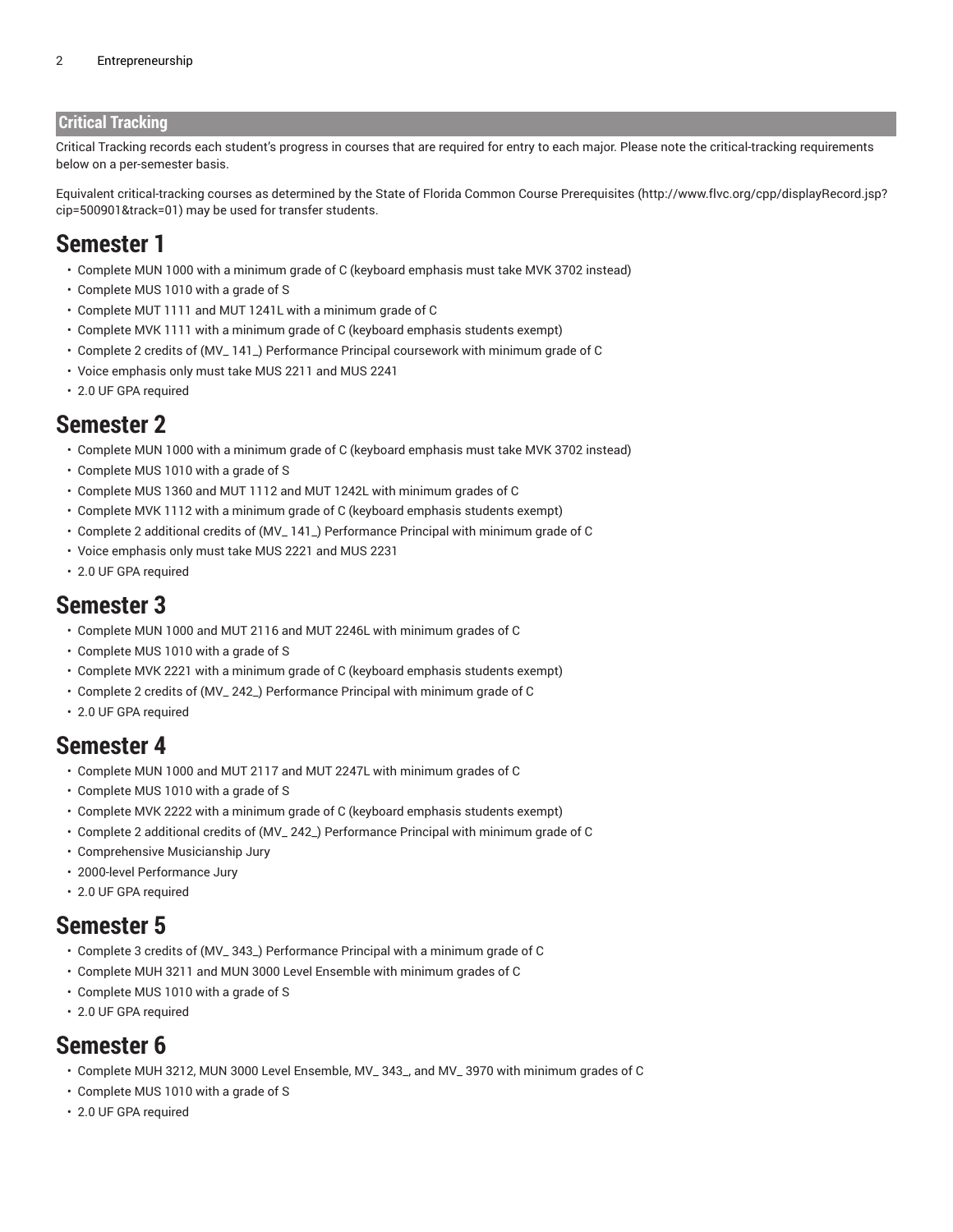# **Semester 7**

• 2.0 UF GPA required

### **Semester 8**

• 2.0 UF GPA required

### **Model Semester Plan**

To remain on track, students must complete the appropriate critical-tracking courses, which appear in bold. These courses must be completed by the terms as listed above in the Critical Tracking criteria.

This semester plan represents an example progression through the major. Actual courses and course order may be different depending on the student's *academic record and scheduling availability of courses. Prerequisites still apply.*

| <b>Course</b><br><b>Semester One</b>                                                                              | <b>Title</b>                                                                                                      | <b>Credits</b> |  |  |
|-------------------------------------------------------------------------------------------------------------------|-------------------------------------------------------------------------------------------------------------------|----------------|--|--|
| Quest 1 (Gen Ed Humanities)                                                                                       |                                                                                                                   | 3              |  |  |
| MUN Ensemble (Critical Tracking; 1000 level) <sup>1</sup>                                                         |                                                                                                                   | 1              |  |  |
| <b>MUS 1010</b>                                                                                                   | <b>Recital Attendance (Critical Tracking)</b>                                                                     | 0              |  |  |
| MUT 1111 Music Theory 1 and MUT 1241L Aural Skills 1 (Critical Tracking) <sup>2</sup>                             |                                                                                                                   | 3              |  |  |
| <b>MVK1111</b>                                                                                                    | Secondary Piano 1 (Critical Tracking; keyboard emphasis exempt)                                                   | 1              |  |  |
| $MV_1 141_$                                                                                                       | Performance Principal (Critical Tracking)                                                                         | $\overline{c}$ |  |  |
| State Core Gen Ed Mathematics (http://catalog.ufl.edu/UGRD/academic-programs/general-education/#genedcoursestext) |                                                                                                                   |                |  |  |
| Gen Ed Composition; Writing Requirement                                                                           |                                                                                                                   |                |  |  |
|                                                                                                                   | <b>Credits</b>                                                                                                    | 3<br>16        |  |  |
| <b>Semester Two</b>                                                                                               |                                                                                                                   |                |  |  |
| MUN Ensemble (Critical Tracking; 1000 level)                                                                      |                                                                                                                   | 1              |  |  |
| <b>MUS 1010</b>                                                                                                   | Recital Attendance (Critical Tracking)                                                                            | 0              |  |  |
| <b>MUS 1360</b>                                                                                                   | Digital Musicianship and Production (Critical Tracking)                                                           | 3              |  |  |
| <b>MUT 1112</b>                                                                                                   | Music Theory 2 (Critical Tracking) <sup>2</sup>                                                                   | $\overline{2}$ |  |  |
| <b>MUT 1242L</b>                                                                                                  | Aural Skills 2 (Critical Tracking)                                                                                | 1              |  |  |
| MVK 1112                                                                                                          | Secondary Piano 2 (Critical Tracking; keyboard emphasis exempt)                                                   | 1              |  |  |
| $MV_1141_$                                                                                                        | Performance Principal (Critical Tracking)                                                                         | $\overline{2}$ |  |  |
|                                                                                                                   | State Core Gen Ed Composition (http://catalog.ufl.edu/UGRD/academic-programs/general-education/#genedcoursestext) | 3              |  |  |
| <b>Gen Ed Mathematics</b>                                                                                         |                                                                                                                   | 3              |  |  |
|                                                                                                                   | <b>Credits</b>                                                                                                    | 16             |  |  |
| <b>Semester Three</b>                                                                                             |                                                                                                                   |                |  |  |
| Quest 2 (Gen Ed Social and Behavioral Sciences)                                                                   |                                                                                                                   | 3              |  |  |
| MUN Ensemble (Critical Tracking; 1000 level)                                                                      |                                                                                                                   | 1              |  |  |
| <b>MUS 1010</b>                                                                                                   | <b>Recital Attendance (Critical Tracking)</b>                                                                     | 0              |  |  |
| MUT 2116                                                                                                          | Music Theory 3 (Critical Tracking)                                                                                | $\overline{2}$ |  |  |
| <b>MUT 2246L</b>                                                                                                  | Aural Skills 3 (Critical Tracking)                                                                                | $\mathbf{1}$   |  |  |
| <b>MVK 2221</b>                                                                                                   | Secondary Piano 3 (Critical Tracking; keyboard emphasis exempt)                                                   | 1              |  |  |
| MV_242_                                                                                                           | Performance Principal (Critical Tracking)                                                                         | $\overline{c}$ |  |  |
| Foreign language                                                                                                  |                                                                                                                   | 5              |  |  |
|                                                                                                                   | <b>Credits</b>                                                                                                    | 15             |  |  |
| <b>Semester Four</b>                                                                                              |                                                                                                                   |                |  |  |
| MUN Ensemble (Critical Tracking; 1000 level)                                                                      |                                                                                                                   | 1              |  |  |
| <b>MUS 1010</b>                                                                                                   | <b>Recital Attendance (Critical Tracking)</b>                                                                     | 0              |  |  |
| <b>MUT 2117</b>                                                                                                   | Music Theory 4 (Critical Tracking)                                                                                | $\overline{2}$ |  |  |
| <b>MUT 2247L</b>                                                                                                  | Aural Skills 4 (Critical Tracking)                                                                                | 1              |  |  |
| <b>MVK 2222</b>                                                                                                   | Secondary Piano 4 (Critical Tracking; keyboard emphasis exempt)                                                   | 1              |  |  |
| MV_242_                                                                                                           | Performance Principal (Critical Tracking)                                                                         | $\overline{2}$ |  |  |
| MUH elective <sup>3</sup>                                                                                         |                                                                                                                   | 3              |  |  |
| Foreign language                                                                                                  |                                                                                                                   | 5              |  |  |
|                                                                                                                   | <b>Credits</b>                                                                                                    | 15             |  |  |
| <b>Semester Five</b>                                                                                              |                                                                                                                   |                |  |  |
| MUH 3211                                                                                                          | Music History Survey 1 (Gen Ed Humanities and International; Critical Tracking)                                   | 3              |  |  |
| MUN Ensemble (3000 level; Critical Tracking)                                                                      |                                                                                                                   |                |  |  |
| <b>MUS 1010</b>                                                                                                   | <b>Recital Attendance (Critical Tracking)</b>                                                                     | 0              |  |  |
| MV_343_                                                                                                           | Performance Principal (Critical Tracking)                                                                         | 3              |  |  |
| <b>ENT 3003</b>                                                                                                   | Principles of Entrepreneurship                                                                                    | 4              |  |  |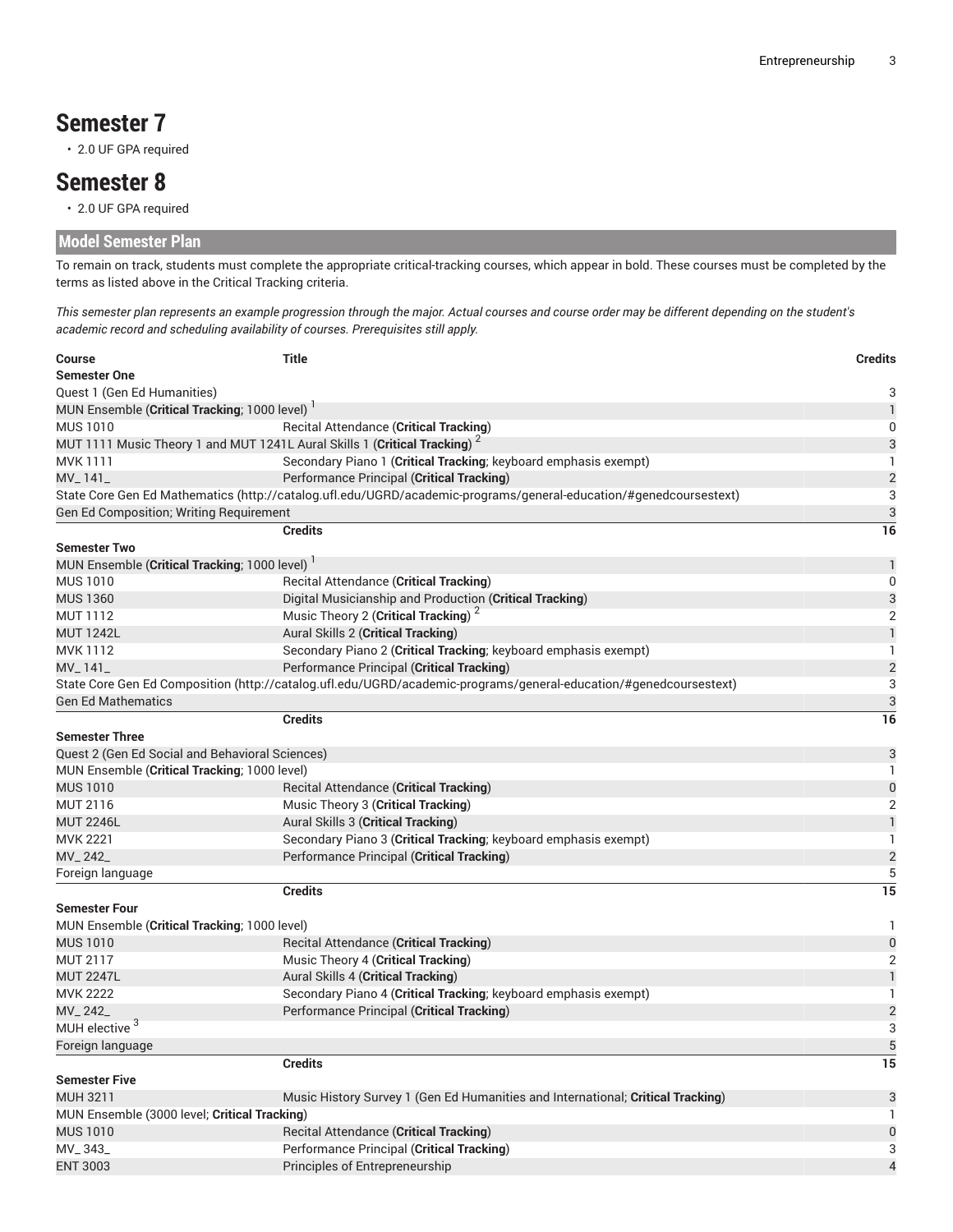| State Core Gen Ed Biological or Physical Sciences (http://catalog.ufl.edu/UGRD/academic-programs/general-education/ | 3                                                                                                                                                                                                                                                                                                                                                                                                                                                   |  |
|---------------------------------------------------------------------------------------------------------------------|-----------------------------------------------------------------------------------------------------------------------------------------------------------------------------------------------------------------------------------------------------------------------------------------------------------------------------------------------------------------------------------------------------------------------------------------------------|--|
|                                                                                                                     | 14                                                                                                                                                                                                                                                                                                                                                                                                                                                  |  |
|                                                                                                                     |                                                                                                                                                                                                                                                                                                                                                                                                                                                     |  |
|                                                                                                                     | 4                                                                                                                                                                                                                                                                                                                                                                                                                                                   |  |
|                                                                                                                     | 3                                                                                                                                                                                                                                                                                                                                                                                                                                                   |  |
|                                                                                                                     |                                                                                                                                                                                                                                                                                                                                                                                                                                                     |  |
|                                                                                                                     | 0                                                                                                                                                                                                                                                                                                                                                                                                                                                   |  |
|                                                                                                                     | 3                                                                                                                                                                                                                                                                                                                                                                                                                                                   |  |
|                                                                                                                     |                                                                                                                                                                                                                                                                                                                                                                                                                                                     |  |
|                                                                                                                     |                                                                                                                                                                                                                                                                                                                                                                                                                                                     |  |
|                                                                                                                     | 3                                                                                                                                                                                                                                                                                                                                                                                                                                                   |  |
|                                                                                                                     |                                                                                                                                                                                                                                                                                                                                                                                                                                                     |  |
|                                                                                                                     | 15                                                                                                                                                                                                                                                                                                                                                                                                                                                  |  |
|                                                                                                                     | $\overline{c}$                                                                                                                                                                                                                                                                                                                                                                                                                                      |  |
| ENT 4616 Creativity and Innovation in the Business Environment<br>ENT 4934 Business Plan Laboratory                 |                                                                                                                                                                                                                                                                                                                                                                                                                                                     |  |
|                                                                                                                     | $\overline{2}$                                                                                                                                                                                                                                                                                                                                                                                                                                      |  |
| State Core Gen Ed Humanities (http://catalog.ufl.edu/UGRD/academic-programs/general-education/#genedcoursestext)    |                                                                                                                                                                                                                                                                                                                                                                                                                                                     |  |
|                                                                                                                     | 3                                                                                                                                                                                                                                                                                                                                                                                                                                                   |  |
|                                                                                                                     | 3                                                                                                                                                                                                                                                                                                                                                                                                                                                   |  |
|                                                                                                                     |                                                                                                                                                                                                                                                                                                                                                                                                                                                     |  |
| <b>Credits</b>                                                                                                      | 14                                                                                                                                                                                                                                                                                                                                                                                                                                                  |  |
|                                                                                                                     |                                                                                                                                                                                                                                                                                                                                                                                                                                                     |  |
| <b>Semester Eight</b><br>ENT 4905 Individual Work in Entrepreneurship                                               |                                                                                                                                                                                                                                                                                                                                                                                                                                                     |  |
| Entrepreneurship courses (3000/4000 level)                                                                          |                                                                                                                                                                                                                                                                                                                                                                                                                                                     |  |
|                                                                                                                     | 3                                                                                                                                                                                                                                                                                                                                                                                                                                                   |  |
|                                                                                                                     | 3                                                                                                                                                                                                                                                                                                                                                                                                                                                   |  |
| <b>Credits</b>                                                                                                      | 15                                                                                                                                                                                                                                                                                                                                                                                                                                                  |  |
| <b>Total Credits</b>                                                                                                |                                                                                                                                                                                                                                                                                                                                                                                                                                                     |  |
|                                                                                                                     |                                                                                                                                                                                                                                                                                                                                                                                                                                                     |  |
|                                                                                                                     | <b>Credits</b><br>Introduction to Financial Accounting<br>Music History Survey 2 (Gen Ed Humanities; Critical Tracking)<br>MUN Ensemble (3000 level; Critical Tracking)<br><b>Recital Attendance (Critical Tracking)</b><br>Performance Principal (Critical Tracking)<br>Junior Recital (Critical Tracking)<br>State Core Gen Ed Social and Behavioral Sciences (http://catalog.ufl.edu/UGRD/academic-programs/general-education/<br><b>Credits</b> |  |

1 Keyboard emphasis must take MVK 3702.

2 Students who place into MUT 1001 take MUT 1111 and MUT 1241L in the spring, followed by MUT 1112 and MUT 1242L in the summer.

3 Students can either complete MUH 2501 or any MUH 3000/4000 level course.

For the B.A. with concentration in music, students must complete at least 35 major and elective credits at the 3000/4000 levels.

#### **Academic Learning Compact**

The Bachelor of Arts in music provides a liberal arts education with an emphasis in ethnomusicology, music history and literature, music theory and composition, or performance. Studies in music theory, applied performance, music literature, music history and piano, provide knowledge of the structure and expression of music within the historical context of musical genres. Students will also be able to apply their knowledge through singing or performing a musical instrument and they will be able to apply critical thinking skills when hearing musical sounds.

# **Before Graduating Students Must**

- Satisfactory faculty evaluation of a student portfolio.
- Complete requirements for the baccalaureate degree, as determined by faculty.

# **Students in the Major Will Learn to**

### **Student Learning Outcomes (SLOs)**

#### **Content**

1. Perform at a pre-professional level on an instrument or voice.

#### **Critical Thinking**

2. Utilize theoretical analysis of music.

#### **Communication**

3. Write about music within different historical and cultural contexts.